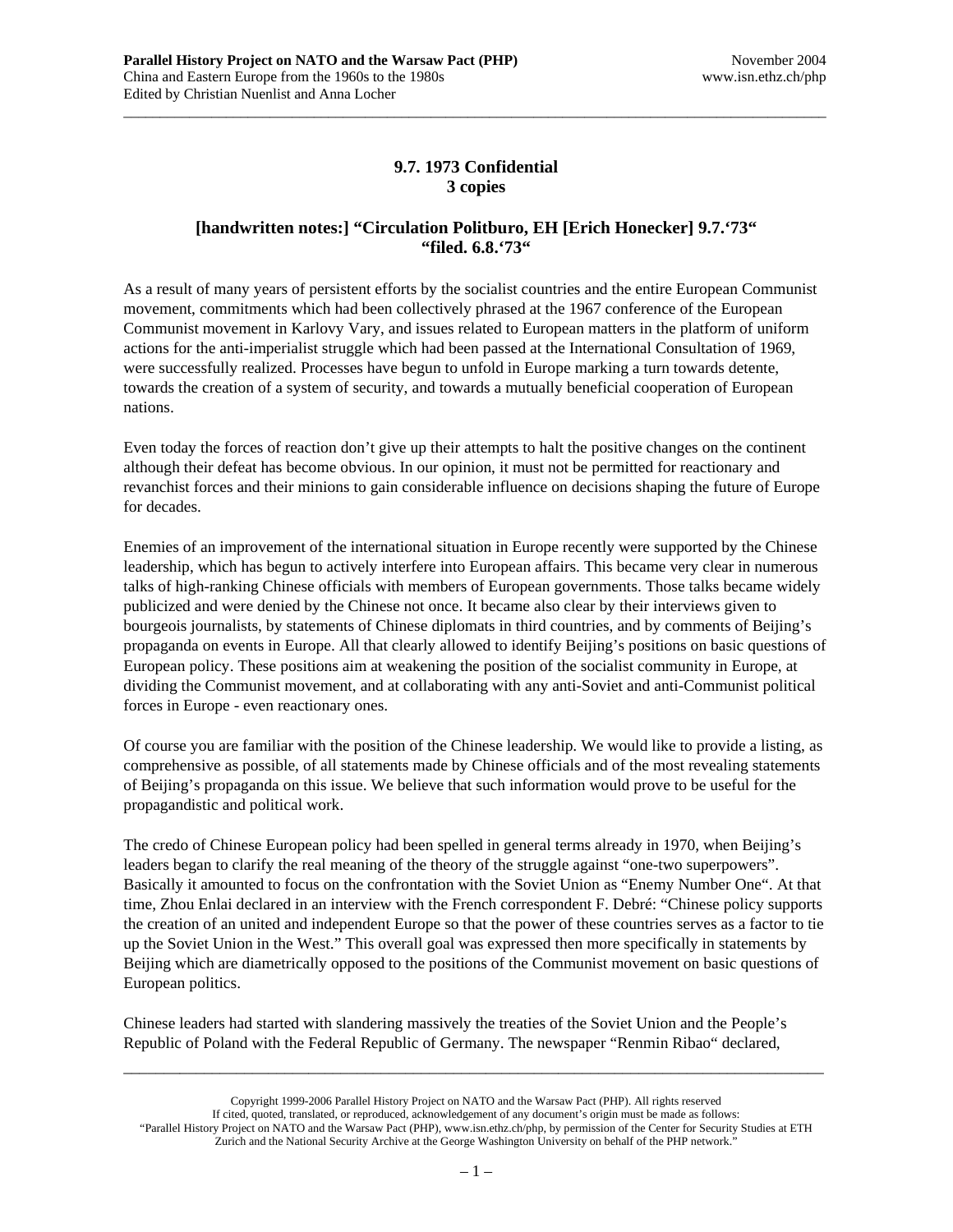shortly after the ratification [of those treaties], that it would "not serve the cause of peace and security in Europe, but rather damage it", and that the treaty of the Soviet Union with the Federal Republic of Germany would give the latter "the right to annex the GDR". The Chinese leadership tried its utmost to make sure that the signed treaties would not come into effect and the development of positive relations between the GDR and the FRG would be halted. After hopes to thwart the ratification of the treaties had failed, there was no more mentioning in the Chinese press of defending the sovereignty and interests of the GDR. Now it is the time to speculate on the stirring up of revanchist feelings within the FRG. Zhou Enlai and other leading officials in Beijing threw their support behind [CDU politician] Gerhard Schröder and West German businessmen to support the conception of the "one German nation". During negotiations with West German Foreign Minister W. Scheel in Beijing in October 1972, Zhou Enlai talked about the "anomaly" of German division and recognized the "legitimacy of the West German interests in West Berlin". After the meeting with Zhou Enlai, W. Scheel stated that Bonn and Beijing agree on these questions.

\_\_\_\_\_\_\_\_\_\_\_\_\_\_\_\_\_\_\_\_\_\_\_\_\_\_\_\_\_\_\_\_\_\_\_\_\_\_\_\_\_\_\_\_\_\_\_\_\_\_\_\_\_\_\_\_\_\_\_\_\_\_\_\_\_\_\_\_\_\_\_\_\_\_\_\_\_\_\_\_\_\_\_\_\_\_\_\_\_\_\_\_\_\_\_\_

Beijing in particular strives to prevent the consolidation of the results of the Second World War and to deny recognition to the inviolability of borders. The idea that "the Second World War has left us with a number of problems warranting a solution" (Interview Zhou Enlai's with AFP [Agence France Press] correspondent G. Marain) has been been widely reported, also that "though 28 years have passed since the Second World War, there is still chaos and disorder in the world" (statement by [Chinese Foreign Minister] Zhi Pengfei in London on 7 June 1973). Again the leadership in Beijing attempts to escalate the territorial question in Europe and to provoke territorial claims of European powers against each other and especially against the Soviet Union. The "accidental" remark by Zhou Enlai in a talk with the CEO of the Krupp Company, B. Beitz, in May of this year is typical: "Königsberg is now called Kaliningrad. I only know a Königsberg."

The Chinese leadership is defaming in every possible way the Conference on Security and Cooperation in Europe, first by suggesting for quite a while its uselessness, and now by distorting its agenda.

In February 1972 Zhou Enlai stated in a conversation with a member of a French parliamentary delegation: "The Conference on Security and Cooperation in Europe strikes us as worrisome: Either the Russians will emerge victorious from this conference and become the guarantors of your [the French] independence, or there will be a detente between East and West and Soviet troops will show up at China's Northern border." The head of the UN delegation of the PR of China explained: "The so-called European Security Conference can only serve as another cover for dividing up the spheres of influence between the two 'superpowers' by means of military blocs. Such a conference would better be called 'Conference on Insecurity in Europe'."

After the decision to convene the European Security Conference, the Chinese no longer openly oppose it, but "warn" continuously of the "danger of participation of the superpowers". They spread the notion that the conference would be solely advantageous to the Soviet Union since it would stabilize the results of the "plot by the two superpowers to divide up spheres of influence in Europe" (that is how Beijing today defines the results of the Second World War). Beijing warns the conference not to accept the principles suggested by the Soviet Union and other European socialist states, because those principles would allegedly lead to the "enslavement" of the smaller European states and to the "disarmament" of Europe vis-à-vis the military power of the Soviet Union and her allies. Therefore, in March 1973, the Deputy Foreign Minister of the PR China contended in a talk with a journalist of the [Yugoslavian] news agency Tanyug: "Conditions set by the Soviet Union cannot create a true system of collective security in Europe."

Copyright 1999-2006 Parallel History Project on NATO and the Warsaw Pact (PHP). All rights reserved If cited, quoted, translated, or reproduced, acknowledgement of any document's origin must be made as follows: "Parallel History Project on NATO and the Warsaw Pact (PHP), www.isn.ethz.ch/php, by permission of the Center for Security Studies at ETH Zurich and the National Security Archive at the George Washington University on behalf of the PHP network."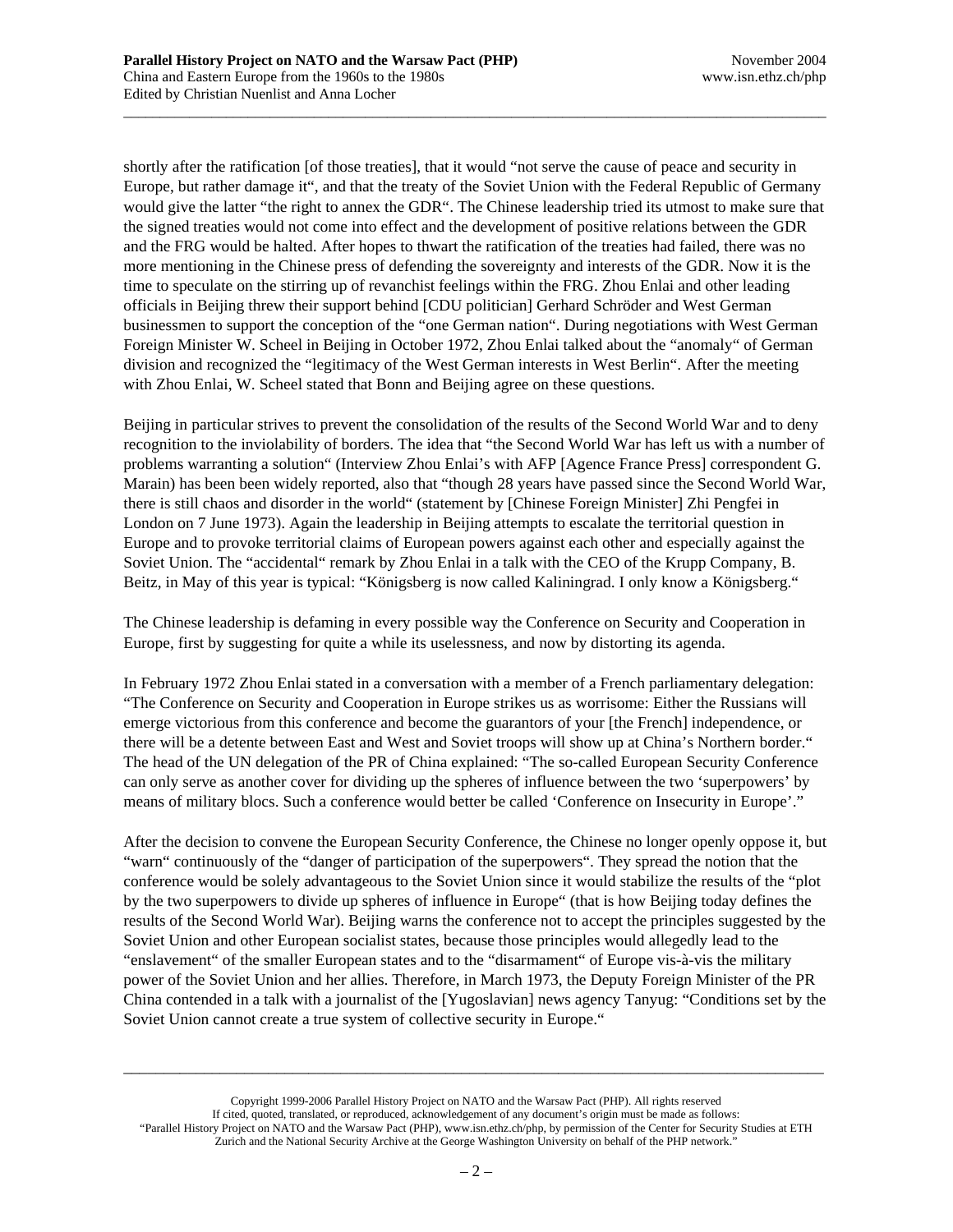Zhou Enlai persistently demonstrated the unconditional support of Beijing to the "Common Market" in meetings with the foreign ministers of France, Great Britain, the FRG and Italy, as well as in interviews with several bourgeois journalists. He emphasized the "importance of an economic and political union of Western Europe for the resistance against the hegemony by the superpowers". According to his words, it is in particular the EEC which can "minimize tensions in Europe and further world peace" (Interview with the editor-in-chief of "The Times" in October 1972). In a conversation with [French Foreign Minister] M. Schumann, Mao Zedong welcomed the decision of the [British] Conservative Party on Great Britain's entrance into the EEC, despite the fact that the [British] Communist Party, the Labour Party, and the public opinion of the country had been protesting against that. Likewise Beijing tried to persuade other European nations to join the EEC.

\_\_\_\_\_\_\_\_\_\_\_\_\_\_\_\_\_\_\_\_\_\_\_\_\_\_\_\_\_\_\_\_\_\_\_\_\_\_\_\_\_\_\_\_\_\_\_\_\_\_\_\_\_\_\_\_\_\_\_\_\_\_\_\_\_\_\_\_\_\_\_\_\_\_\_\_\_\_\_\_\_\_\_\_\_\_\_\_\_\_\_\_\_\_\_\_

As had been correctly stated by several European Communist parties in their declarations (CP of Denmark, CP of Norway, German Communist Party), Beijing's policy towards the "Common Market" is another telling example of the Chinese leadership's complete break with a class-related approach to questions of international politics and with the principles of proletarian solidarity. The Chinese leaders completely ignore that the EEC is characterized as an international organization of monopolistic capitalism directed against the working class. They overlook the inherent tendency of the EEC to restrict the sovereignty of member states by subordination of national institutions under so-called "supra-national economic and political corporations".

Moreover: Today Chinese leaders openly opt for the transformation of the "Common Market" into a military-political group. In a conversation with the Italian Foreign Minister G. Medici in January 1973, Zhou Enlai said that "the struggle for integration should not be limited to the economy but also encompass the area of politics and defense." Therefore the Chinese leadership supports those tendencies and activities of the "Common Market" against which not only the Communists, but also many democratic parties, the trade unions and the wider public are opposed. The flirtation with the EEC goes along with massively slandering statements against Comecon.

Support for the "Common Market" on the basis of indifference to class issues has recently been supplemented by declarations about the "preservation and stabilization of the aggressive North Atlantic Treaty Organization". Zhou Enlai remarked during a conversation with the Italian Foreign Minister, G. Medici, that atlanticism has "helped to preserve peace and create an international balance of power." Starting in early 1973, about two dozens of articles on NATO have been published in Chinese newspapers. The Chinese press reprints information on several consultations of leading NATO politicians and on maneuvers of NATO forces. It highlights with open sympathy those passages stating that "the West European countries need to find a common language vis-à-vis the Soviet Union and combine their forces, and that Western Europe's goal must be the strengthening of its defense capabilities" (Xinhua, 4 January 1973). On 24 February 1973, "Renmin Ribao" published excerpts from a White Paper of the British Ministry of Defense which emphasized that "Great Britain will strengthen its defense" and will have to maintain "its priority in this area together with the other countries of Western Europe within the framework of NATO, and outside of it".

Earlier Chinese propaganda had contended that strengthening the political, economic and military system of Western Europe would offer the chance to successfully confront the two "superpowers". Now there is talk about the need of a close military alliance of Western Europe with the United States. Thus the real goal of

Copyright 1999-2006 Parallel History Project on NATO and the Warsaw Pact (PHP). All rights reserved If cited, quoted, translated, or reproduced, acknowledgement of any document's origin must be made as follows: "Parallel History Project on NATO and the Warsaw Pact (PHP), www.isn.ethz.ch/php, by permission of the Center for Security Studies at ETH Zurich and the National Security Archive at the George Washington University on behalf of the PHP network."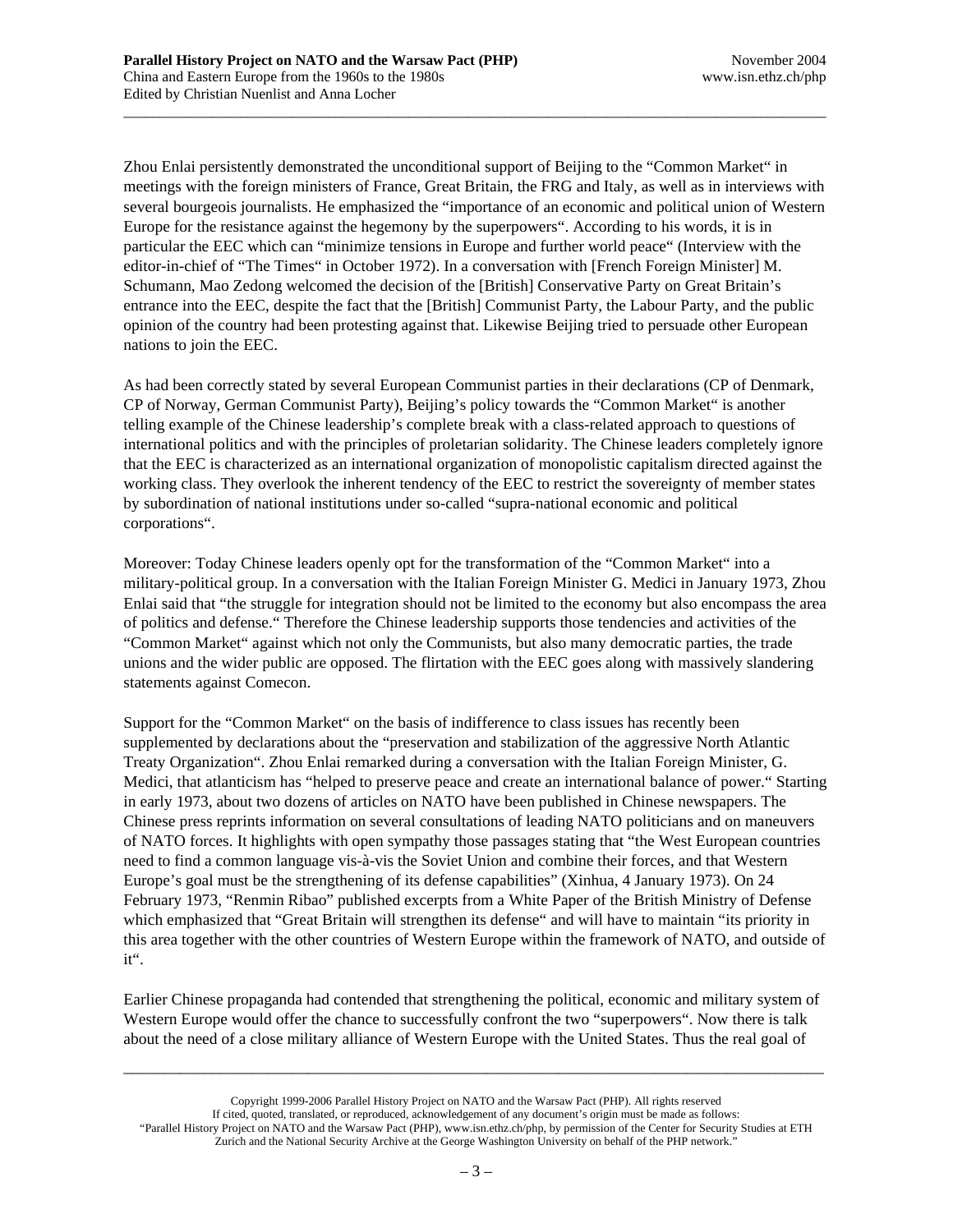the Chinese leadership becomes apparent: It is not about Western Europe facing the two "superpowers", but only about facing the Soviet Union. In July 1972, Zhou Enlai indicated to two American Senators, H. Boggs and D. Ford, that the Chinese leadership would welcome if American troops would remain in Europe, because this would not allow the Russians to move more troops to the Chinese border. " [U.S. Senator] Mansfield behaves unrealistically when he demands the withdrawal of American troops from Europe", Zhou Enlai said. In May 1973, Zhou Enlai explained during an interview with "Washington Post" correspondent M. Shields: "Moscow wants to provide a deceptive feeling of security to the West [...]. Those Americans asking for a reduction, or even a complete withdrawal, of American troops from Germany, are naive."

\_\_\_\_\_\_\_\_\_\_\_\_\_\_\_\_\_\_\_\_\_\_\_\_\_\_\_\_\_\_\_\_\_\_\_\_\_\_\_\_\_\_\_\_\_\_\_\_\_\_\_\_\_\_\_\_\_\_\_\_\_\_\_\_\_\_\_\_\_\_\_\_\_\_\_\_\_\_\_\_\_\_\_\_\_\_\_\_\_\_\_\_\_\_\_\_

The President of the Socialist International, [Austrian Socialist Party leader] Bruno Pittermann, testifies that during his visit to the PR of China the Chinese had positively approved of the presence of American troops in Europe. The well-known demand by the government of the PR of China to the United States and the Soviet Union to close down nuclear weapons' facilities and to withdraw their troops from foreign territories has now been corrected in the sense that it is now exclusively addressed to the Soviet Union.

The Chinese leadership opposes the reduction of forces and armaments in Europe as they are currently under negotiation in Vienna. After returning from China, Luxemburg's Foreign Minister, [G.] Thorn, stated at a press conference on 24 May 1973 : "It is Beijing's understanding that, if Europe would reduce its troops, it would partly lose its defensive potential. Instead of détente new conflicts could arise, because détente would result in a weakening of Western Europe and shift the balance of power favorably towards the Soviet Union." Zhou Enlai appealed to the European countries during a conversation with the Norwegian Foreign Minister "not to allow their defense efforts to be weakened". Finally Zhou Enlai commented in June this year on the so-called "New Atlantic Charta", proposed by H. Kissinger, that he cannot see any reason "to reject this plan as long as it aims at uniting all those of identical opinions regarding the containment of the expansionist policy of the Soviet Union."

In fact, the Chinese leadership claims the role of a force opposed to the recognition of the irreversibility of socialist achievements by Eastern European peoples, and opposed to the increase of power and influence on the side of the socialist community on the European continent. The content of the above quoted statements by Chinese leaders on fundamental questions of European politics clearly demonstrates how Beijing stubbornly follows a line diametrically opposed to the one agreed upon by the European socialist countries and Communist parties.

The plenary conference of the Central Committee of the French Communist Party stated in May of this year: "The main driving force behind the policy of the current leaders of the Communist Party of China on the international stage was, and remains, anti-Sovietism and the irrational quest to succeed in nationalistic major power politics. Thus they rise, for instance, to eager advocates of economic, political and military integration among the Western European capitalist powers, the 'European torso' of monopolies, although they know very well that this in today's situation this is just an element of the overall strategy of imperialism, always, and permanently, directed against the Soviet Union."

In its core elements, the Chinese leadership's line comes close to, or even resembles, the position held by the reactionary and revanchist forces in Europe. For some time already, the latter have viewed Beijing's policy as a reliable ally. West German revanchist leader Franz Josef Strauß wrote: "The Russian-Chinese conflict is not disadvantageous for Europe but rather an advantage, because for us Europeans the 'red danger' is the

Copyright 1999-2006 Parallel History Project on NATO and the Warsaw Pact (PHP). All rights reserved If cited, quoted, translated, or reproduced, acknowledgement of any document's origin must be made as follows: "Parallel History Project on NATO and the Warsaw Pact (PHP), www.isn.ethz.ch/php, by permission of the Center for Security Studies at ETH Zurich and the National Security Archive at the George Washington University on behalf of the PHP network."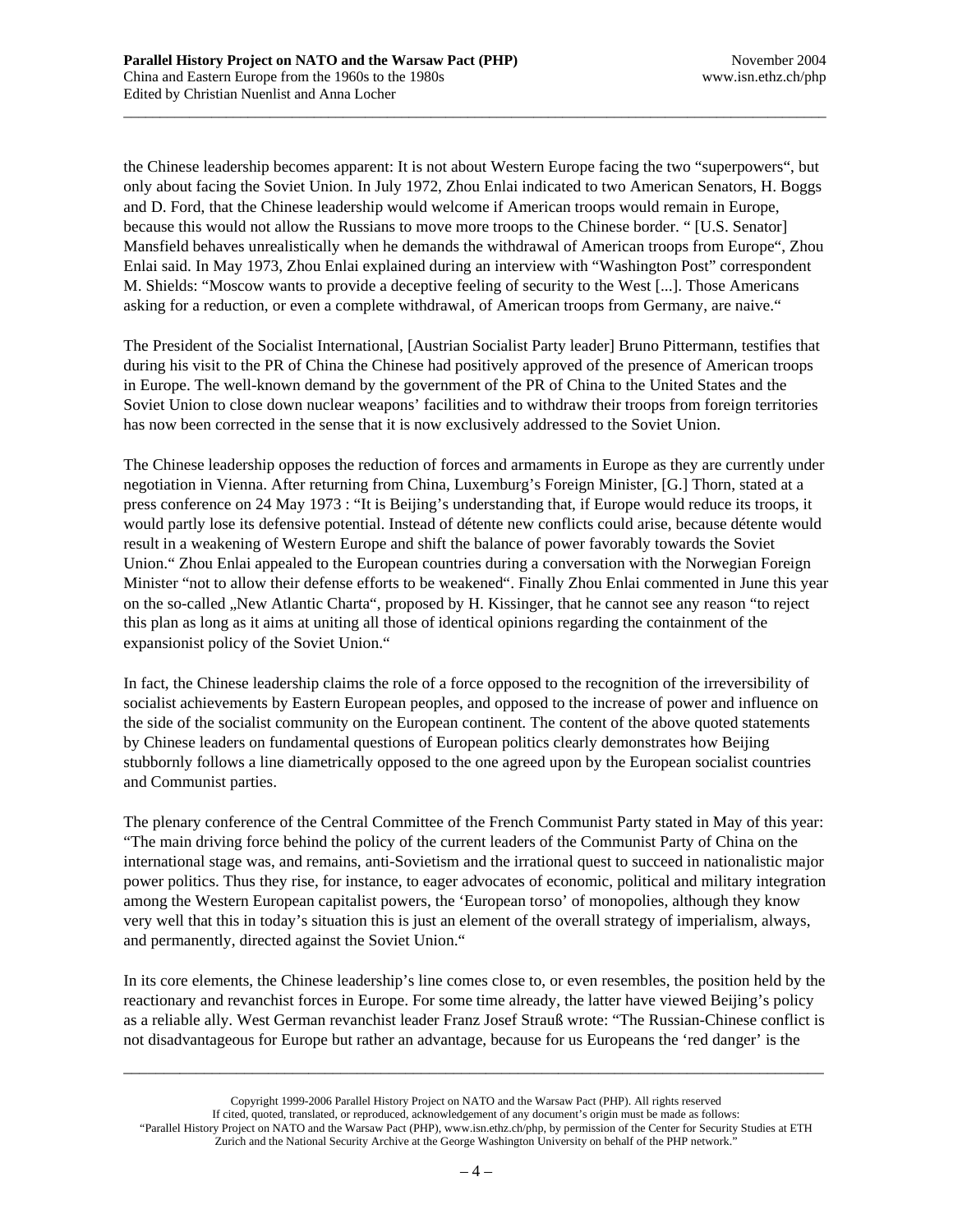Soviet Union, not China [...]. Our interests and the interests of China partially, and temporarily, coalesce" (F.J. Strauß: Challenge and Response. A Program for Europe, page 96). One of the opposition leaders in the Federal Republic of Germany, Gerhard Schröder, stated last summer upon returning from his trip to China: "The Chinese make no secret of their hopes that soon power will be taken over in Germany by the Christian Democrats. They calculate that a CDU/CSU government would mean even more progress with respect to the integration of Western Europe and its development towards a third worldpower and, in alliance with the latter, the People's Republic of China would be capable to successfully match the superpowers."

\_\_\_\_\_\_\_\_\_\_\_\_\_\_\_\_\_\_\_\_\_\_\_\_\_\_\_\_\_\_\_\_\_\_\_\_\_\_\_\_\_\_\_\_\_\_\_\_\_\_\_\_\_\_\_\_\_\_\_\_\_\_\_\_\_\_\_\_\_\_\_\_\_\_\_\_\_\_\_\_\_\_\_\_\_\_\_\_\_\_\_\_\_\_\_\_

It is not accidental that Beijing's leadership maintains close contacts with the conservative government of Great Britain which, among all European governments, displays the most stubborn attitude towards the questions of European detente. During the visit of the Chinese Foreign Minister Ji Pengfei in London, the British bourgeois press stated that the Chinese Foreign Minister was determined to achieve that a new Atlantic alliance would be directed against the Soviet Union. China would ask Great Britain to use its influence on the other Western countries, so they do not concede too much to the Soviet Union at the European Security Conference and during the negotiations on mutual force reductions.

In order to build up its presence in the Mediterranean, the Chinese leadership has entered into diplomatic relations with Franco's Spain and recently also rapidly improved its relations with the "black colonels" in Greece. Thereby Beijing attempts to attribute not only an economic, but mainly a political character to Greek-Chinese relations. At a time when the semi-fascist military regime in Greece favors a policy of reprisal against democratic forces in the country, and when Greece became the main base of the 6th U.S. Fleet in the Eastern part of the Mediterranean, the Deputy Prime Minister of the State Council of the PR of China, Li Xiannian, makes the following statement: "Today the Greek people actively undertakes efforts to maintain the independence and sovereignty of its country, to defend peace and security in Europe and in the Mediterranean."

Thus a sort of alliance evolves, or at least a parallelism of action, between the Chinese leadership and extremely right-wing political circles of Europe opposing the reduction of tensions on this continent and desire to preserve the spirit of the "Cold War". Reactionary forces in Europe want to play the Chinese card in order to inflict the maximum damage on the socialist community.

The whole political game about China is certainly part of the overall strategy of anti-Communism in its current stage. The struggle for detente, for the creation of a reliable system of security in Europe, for the development of comprehensive cooperation of European powers therefore precludes active defense measures against the machinations of Beijing's policy.

The Chinese leadership's line in European matters completely contradicts the interests of the European peoples. It differs from the recent policy of the realistically thinking representatives of governments and the largest political parties and social movements. Therefore all the chances are there to neutralize the subversive activities of the Chinese leaders and to avert the disastrous consequences of the actual bloc-formation of Chinese leaders with the class-enemy on the international stage. The positive developments in Europe and in the whole world, which have evolved thanks to the persistent and consequent efforts by the socialist countries, the Communist and labor parties will, despite Beijing's efforts, continue to prosper successfully. Reliable guarantors for this to happen are the ideological unity within our ranks on the basis of Marxism-Leninism and internationalism, the growing coordination of our efforts in the struggle for peace and security

Copyright 1999-2006 Parallel History Project on NATO and the Warsaw Pact (PHP). All rights reserved If cited, quoted, translated, or reproduced, acknowledgement of any document's origin must be made as follows: "Parallel History Project on NATO and the Warsaw Pact (PHP), www.isn.ethz.ch/php, by permission of the Center for Security Studies at ETH Zurich and the National Security Archive at the George Washington University on behalf of the PHP network."